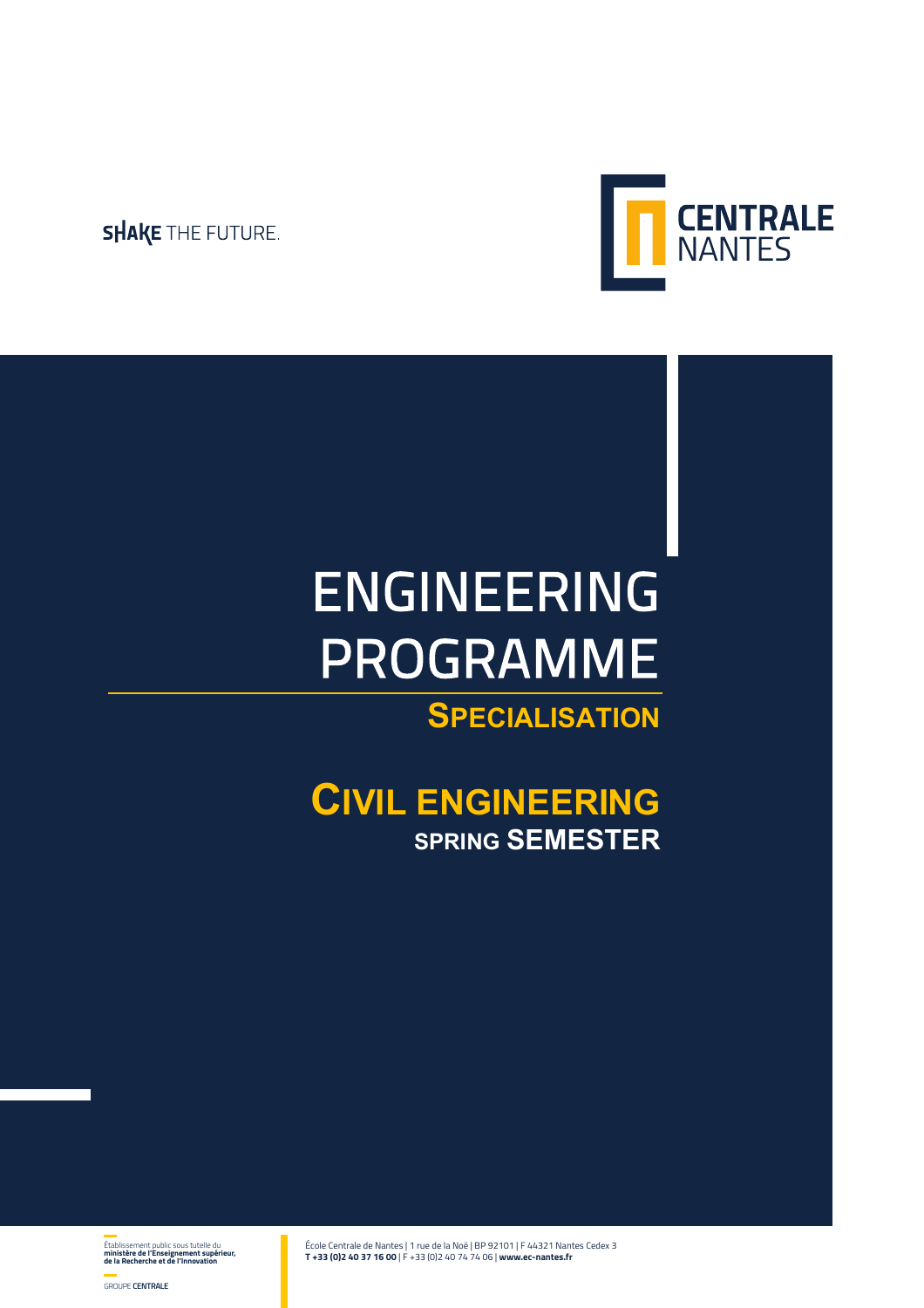## UNDERGROUND STRUCTURES

CIVIL ENGINEERING, ENGINEERING PROGRAMME SPECIALISATION SPRING SEMESTER

*Professor: Giulio SCIARRA* 

#### **Objectives**

Design methods for standard civil engineering structures are based on more and more complex developments. For exceptional structures, the design must consider complex phenomena that traditional methods can not treat. The project is based on the numerical and/or experimental methods to study, for example, non-linear aspects of the behaviour of geomaterials, the water flow in geomaterials, the coupling between mechanical and hydraulic effects, the work phasing, soil-structure interaction, etc.

The project consists in modeling and analysing the behaviour of a civil engineering structure: tunnel, special foundation, etc.

#### **Course contents**

- Introduction to underground structures.

- Modeling of complex structures by finite elements.

#### **Course material**

#### **Keywords**

Civil engineering structures, physics, modeling, experiments

#### **Links with other programmes**

mechanics and physics of materials, structural calculations, civil engineering materials, modelling in civil engineering, reinforced concrete, geotechnical engineering.

| <b>LANGUAGE</b> | <b>ECTS CREDITS</b> | <b>LECTURES</b> | <b>TUTORIALS</b> | LABO  | <b>PROJECT</b> |
|-----------------|---------------------|-----------------|------------------|-------|----------------|
| <b>French</b>   |                     | 18 hrs          | 12 hrs           | 0 hrs | 0 hrs          |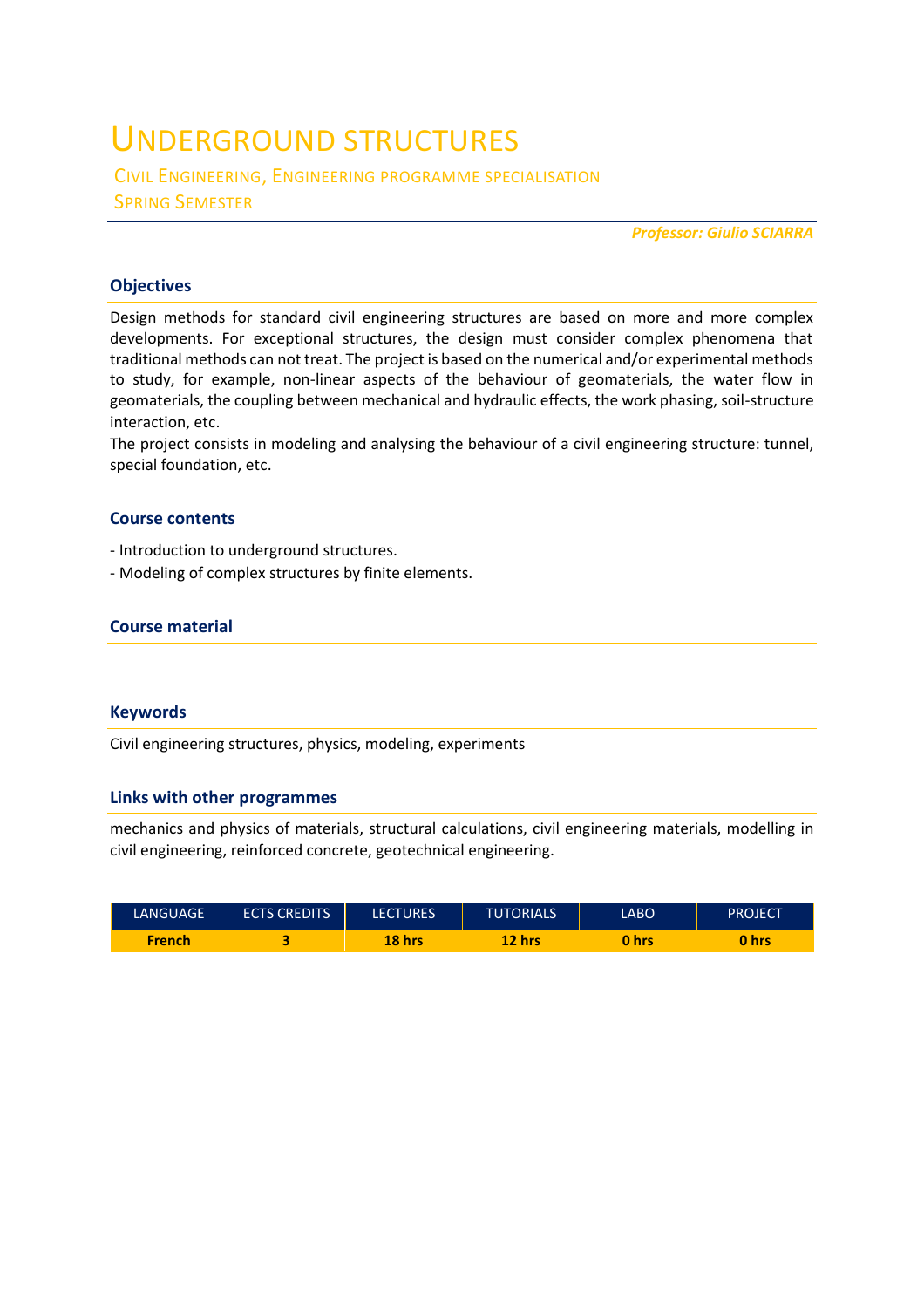### ADVANCED STRUCTURAL DESIGN

CIVIL ENGINEERING, ENGINEERING PROGRAMME SPECIALISATION SPRING SEMESTER

*Professor: Ahmed LOUKILI* 

#### **Objectives**

1) Design and justify by calculation the main structural elements of reinforced concrete.

2) Understand the justification for prestressed concrete components by addressing design office aspects with the current regulations.

#### **Course contents**

Following the course entitled reinforced concrete, buckling, continuous beams, special studies (slabs and other).

#### **Course material**

#### **Keywords**

Concrete Reinforcement, Eurocode

#### **Links with other programmes**

structural calculations, reinforced concrete, civil engineering materials

| <b>LANGUAGE</b> | <b>ECTS CREDITS</b> | <b>LECTURES</b> | <b>TUTORIALS</b> | LABO. | PROJECT |
|-----------------|---------------------|-----------------|------------------|-------|---------|
| <b>French</b>   |                     | 18 hrs          | 12 hrs           | 0 hrs | 0 hrs   |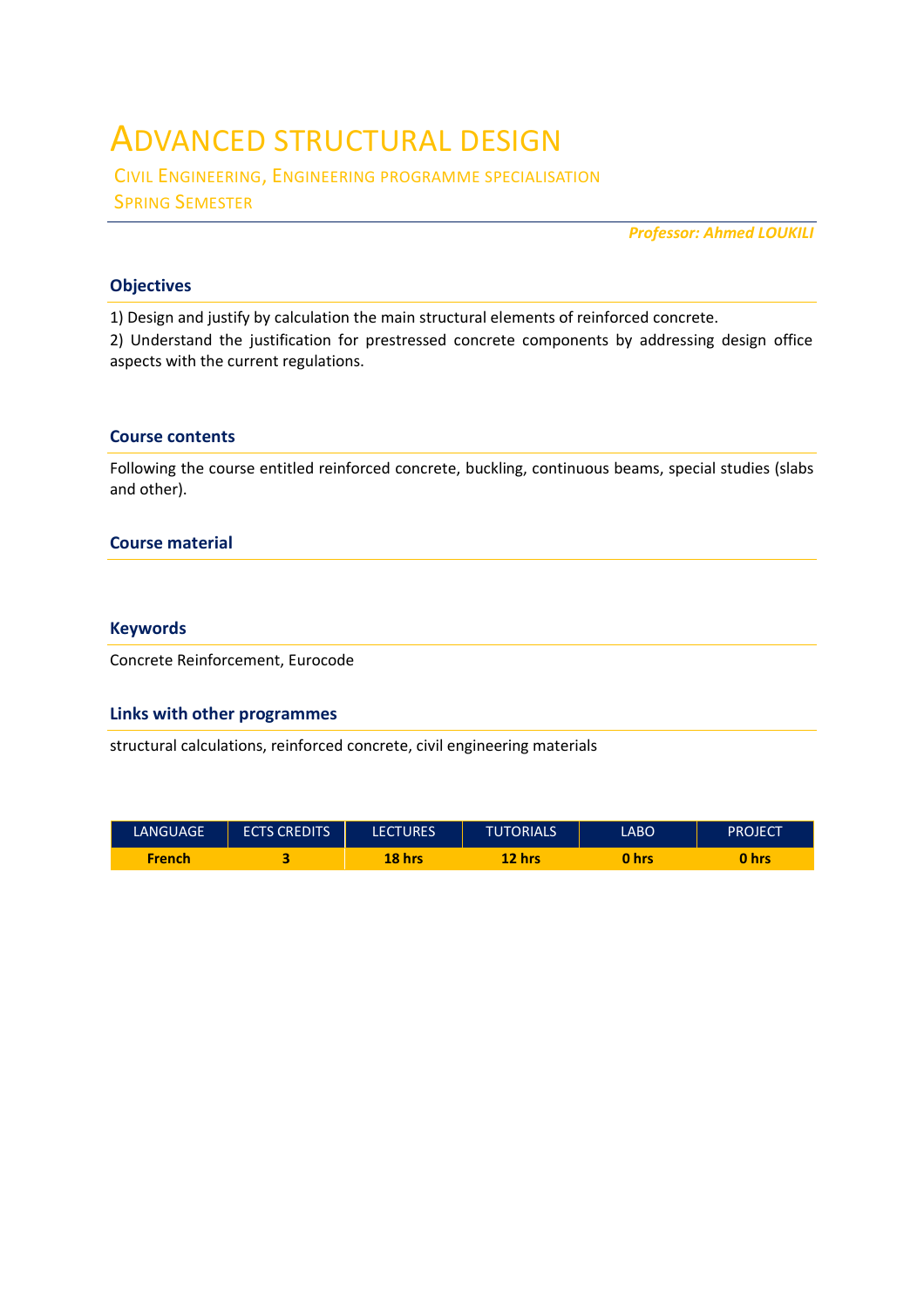# STEEL STRUCTURES AND HIGHWAY ENGINEERING

CIVIL ENGINEERING, ENGINEERING PROGRAMME SPECIALISATION SPRING SEMESTER

*Professor: Ahmed LOUKILI* 

#### **Objectives**

1) This course teaches the design and justification of the calculation of the main steel elements. Students will learn the design principles for steel buildings according to the rules. The principles of the overall analysis of metal structures and assembly technology are also taught.

2) Students will also be introduced to pavement structures and materials, to understand the principle and approach to pavement design (including the Alizé calculation), catalogue of pavement structures and some developments and innovation in this area.

#### **Course contents**

1) Metal construction: Terminology of the various structural elements - Design elements under simple or compound of solicitation tensile, compression, flexural - Design principles of the legal requirements: CM 66, EUROCODE 3 - elastic instabilities: buckling, warping and spill

2) Pavement Materials and Structures, Principle and approach to highway design, manual design calculation of highways, catalogue of pavement structures, design calculation with Alizé, catalogue comparison, example of design study

#### **Course material**

#### **Keywords**

Steel, structure, Eurocode, pavements, bituminous concrete

#### **Links with other programmes**

structural calculations, reinforced concrete, Advanced Structural Design, Modelling in civil engineering.

| LANGUAGE | <b>ECTS CREDITS</b> | <b>LECTURES</b> | <b>TUTORIALS</b> | LABO  | <b>PROJECT</b> |
|----------|---------------------|-----------------|------------------|-------|----------------|
| French   |                     | 22 hrs          | 8 hrs            | 0 hrs | 0 hrs          |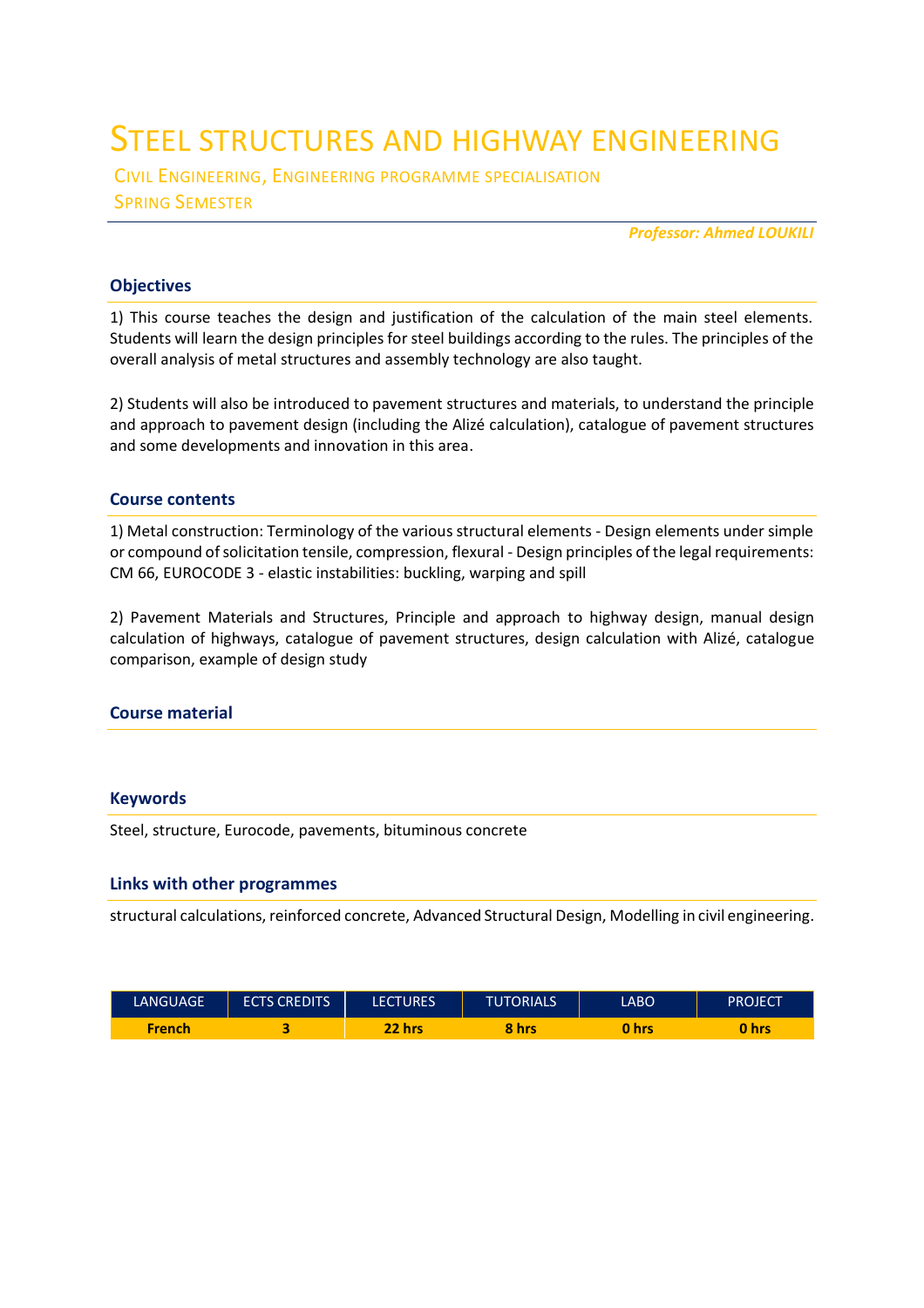# EARTHQUAKE ENGINEERING

CIVIL ENGINEERING, ENGINEERING PROGRAMME SPECIALISATION SPRING SEMESTER

*Professor: Panagiotis KOTRONIS* 

#### **Objectives**

This course raises student awareness of seismic risks, and teaches them how to analyse the dynamic behaviour of a structure, to understand soil dynamics, to make nonlinear calculations and covers the main principles of earthquake resistant design.

#### **Course contents**

Outline:

Dynamics of structures

- Seismic risk, seismic zones
- Dynamic equation of a simple oscillator, solving the equation
- Dynamic equation of a multi-degree of freedom system, solving the equation
- Modal analysis, modal superposition technique, spectrum analysis
- Earthquake resistant structures design according to EC8, capacity design
- Nonlinear calculations, multifiber beams, macro element for Soil Structure Interaction

Soil dynamics and geotechnical earthquake engineering

- Dynamic soil properties
- Ground motion parameters
- Wave propagation
- Ground response analysis
- Soil liquefaction
- Seismic slope stability
- Seismic design of foundations

Acquired skills: Calculating a structure submitted to an earthquake loading.

#### **Course material**

Dynamique des structures - Application aux ouvrages de génie civil, Patrick Paultre, Hermès, Lavoisier, 2004.

Génie parasismique. Volumes I-II-III, Betbeder-Matibet , J., Hermes sciences publ., Lavoisier, 2003.

Dynamics of Structures, Theory and Applications to Earthquake Engineering, Anil K. Chopra, second edition, Prentice-Hall, 2001.

M. Géradin and D. Rixen. Mechanical vibrations. John Wiley and Sons, 1997.

Pratique du calcul sismique guide dapplication de l'Eurocode. Sous la direction de V. Davidovici. Eyrolles, Afnor éditions, 2013.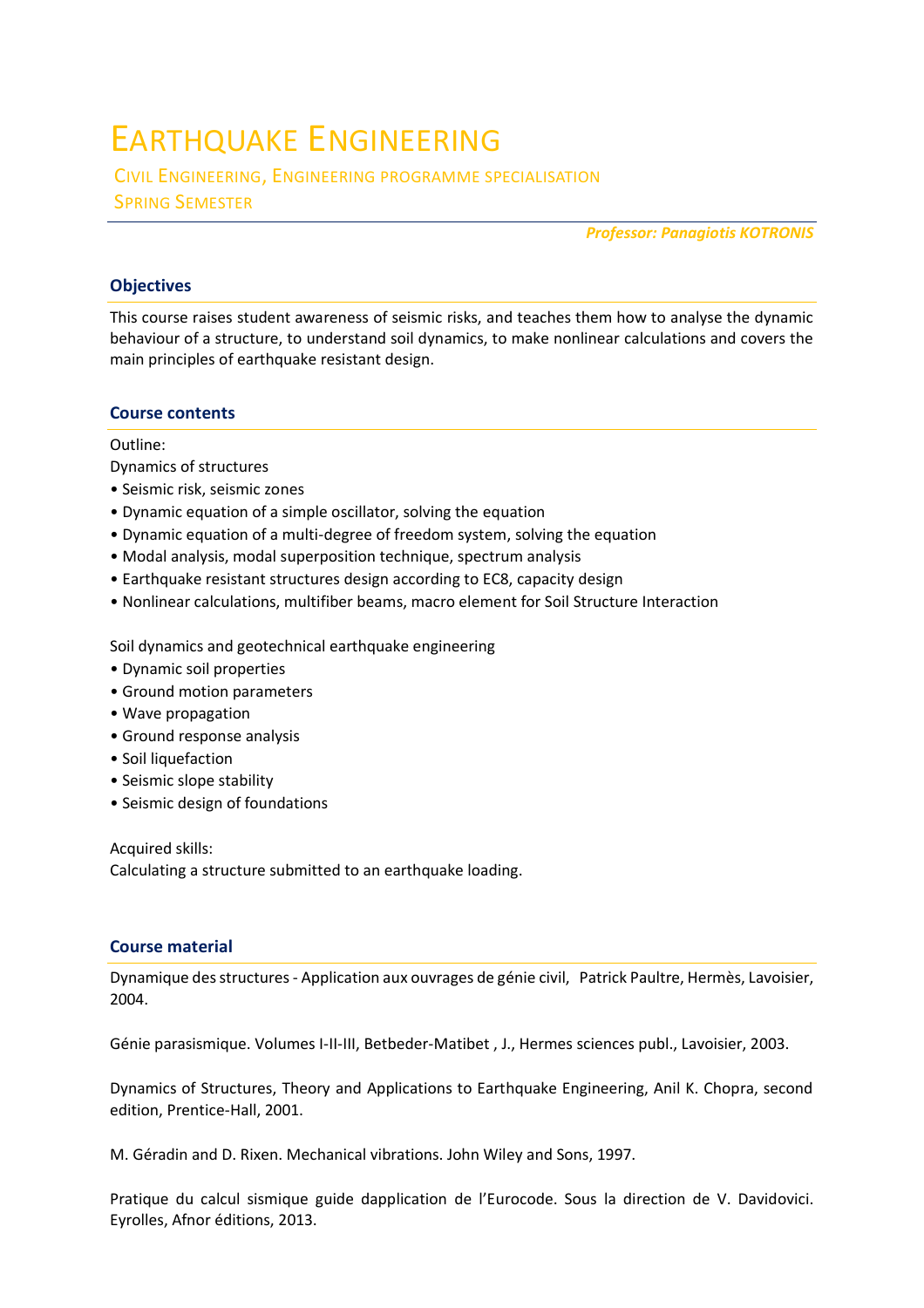#### **Keywords**

earthquakes, risk, Eurocode

#### **Links with other programmes**

Reinforced concrete, Strength of materials, Geotechnical Engineering, Finite element method.

| LANGUAGE      | <b>ECTS CREDITS'</b> | <b>LECTURES</b> | <b>TUTORIALS</b> | LABO  | <b>PROJECT</b> |
|---------------|----------------------|-----------------|------------------|-------|----------------|
| <b>French</b> |                      | 18 hrs          | 12 hrs           | 0 hrs | hrs            |